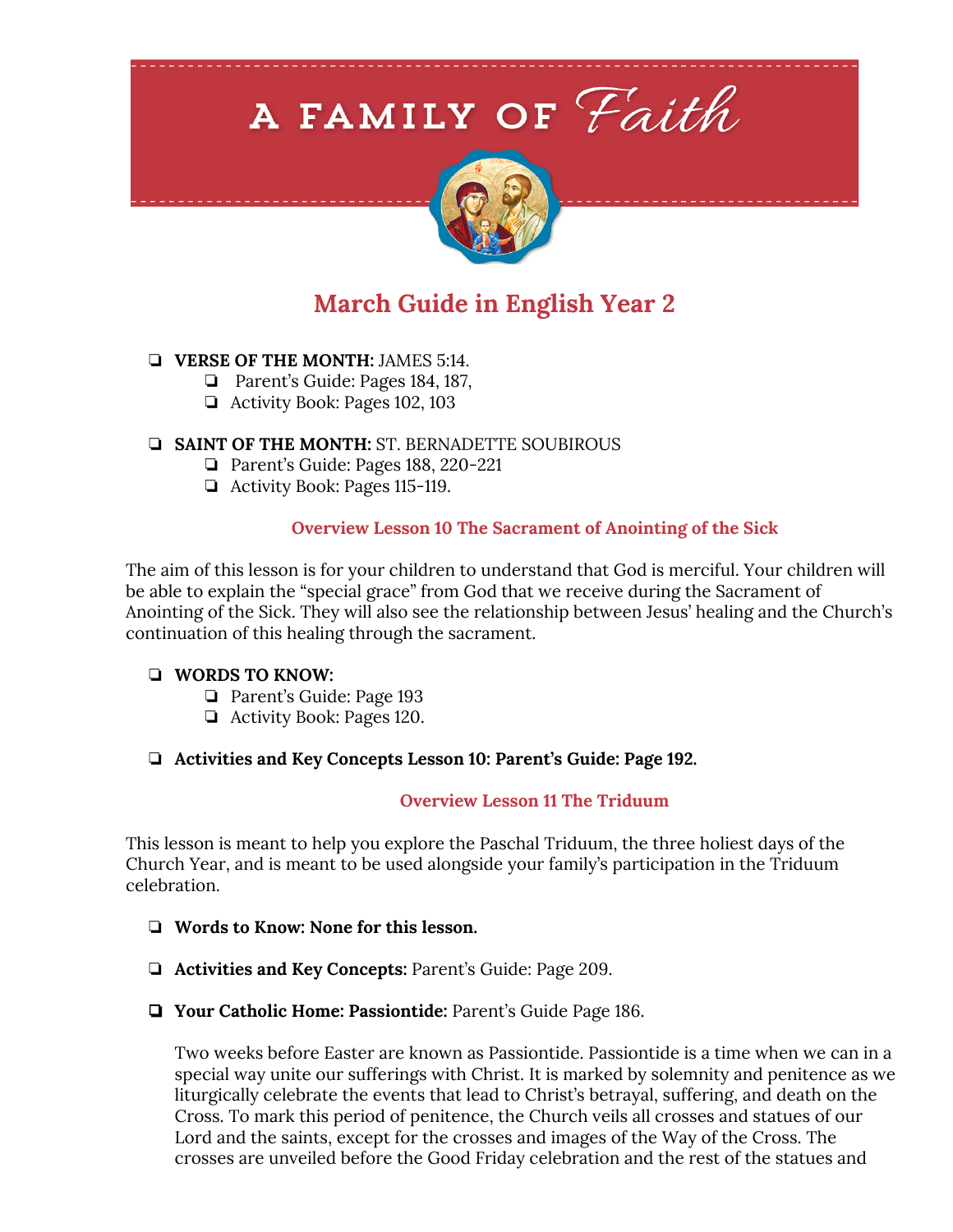images are unveiled before the Easter Vigil Mass.

Hold a veiling ceremony in your home on the day before Palm Sunday. Read the Palm Sunday Gospel together, pray the Sorrowful Mysteries of the Rosary, or sing Lenten hymns such as "Were You There?" "O Sacred Head, Now Wounded," or "My Song is Love Unknown." Veil any crucifixes in your house. Before you take your family to Good Friday celebrations, unveil and kiss each crucifix while once again singing Lenten hymns.

#### **BY THE END OF THIS MONTH, YOUR CHILDREN SHOULD BE ABLE TO:**

#### ❏ **Recite this month's Scripture Memorization.**

- ❏ Parent's Guide: Pages 184, 187
- ❏ Activity Book: Pages 102, 103

#### ❏ **Define this month's Words to Know.**

- ❏ Parent's Guide: Pages 193
- ❏ Activity Book: Pages 120

#### ❏ **Identify the Rite of the Anointing of the Sick and who can receive the Sacrament.**

- ❏ Parent's Guide: Pages 194-208,
- ❏ Activity Book: Pages 104, 105, 106-107 (Answers in Parent's Guide on Pages 200-201), 108 (Answers in Parent's Guide Page 203), 109-110 (Answers in Parent's Guide Page 205), 111-112 (Answers in Parent's Guide Page 206), 113.

#### ❏ **Participate in and tell you about the liturgical celebrations of the Triduum.**

❏ Parent's Guide: Pages 210-219

#### ❏ **Tell about Saint Bernadette.**

- ❏ Parent's Guide: Pages 220-221
- ❏ Activity Book: Pages 115-118.

### *March in Review*

#### ❏ **What is Anointing of the Sick?**

- ❏ Parent's Guide: Pages 194-203,
- ❏ Activity Book: Pages 104, 105, 106-107 (Answers in Parent's Guide Pages 200-201), 108 (Answers in Parent's Guide Page 203).

#### ❏ **How does this Sacrament affect us?**

- ❏ Parent's Guide: Pages 204-205,
- ❏ Activity Book: Pages 109-110 (Answers in Parent's Guide Page 205).

#### ❏ **What are the liturgical celebrations of the Triduum?**

❏ Parent's Guide: Pages 210- 219.

#### **In Lesson 10 your children learned:**

#### ❏ **Jesus told the Apostles to heal the sick in His name.**

- ❏ Parent's Guide: Pages 199-208
- ❏ Activity Book: Pages 106-107 (Answers in Parent's Guide Pages 200-201), 108 (Answers in Parent's Guide Page 203), 109-110 (Answers in Parent's Guide Page 205). 111-112 (Answers in Parent's Guide Page 206), 113.0 (respuestas en Guía Para Padres: Página185), 222, 224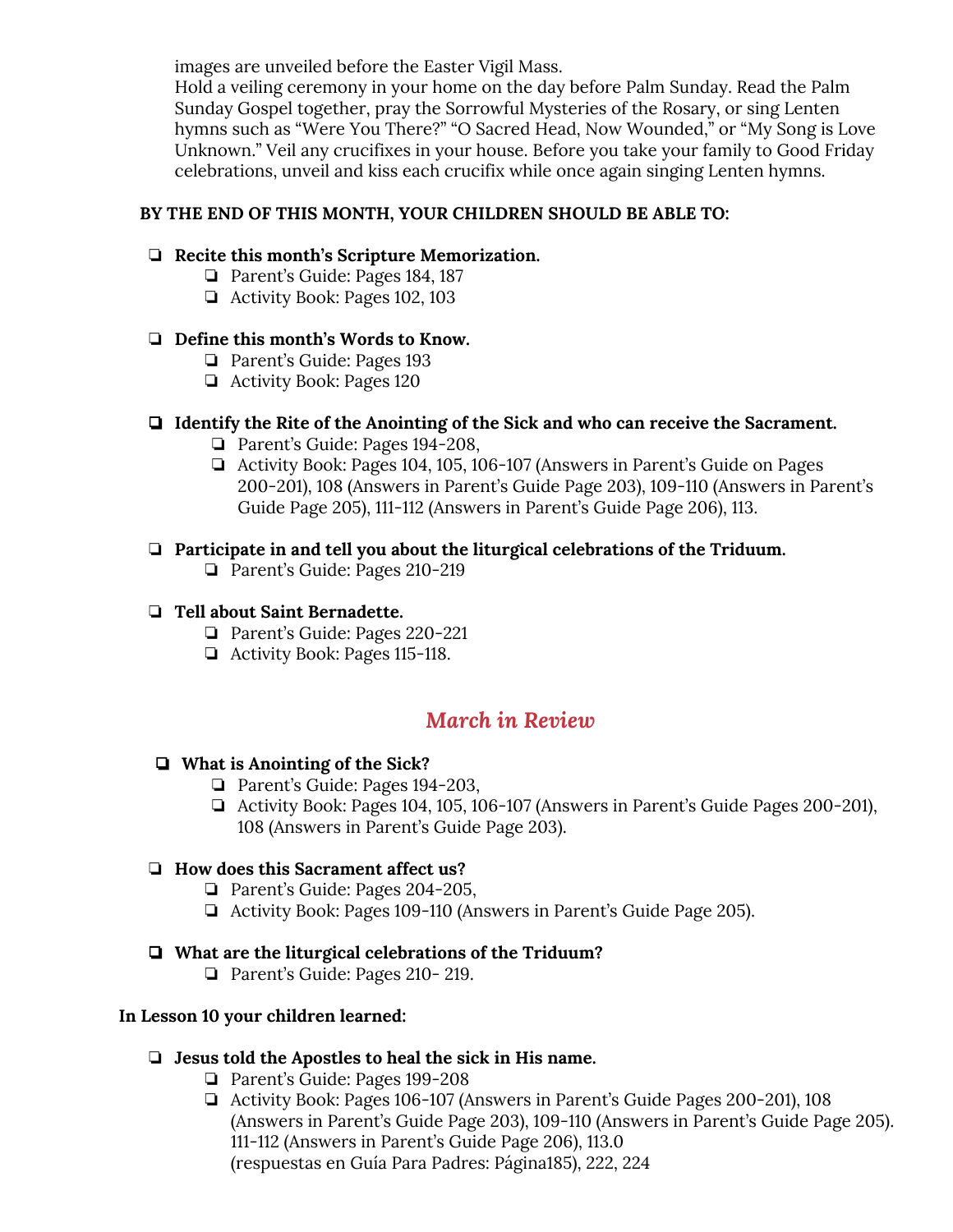#### ❏ **Our suffering can be redemptive if we unite it to Christ's.**

- ❏ Parent's Guide: Pages 194-198,
- ❏ Activity Book: Page 104, 105, 118-119.

#### **In Lesson 11 your children learned:**

- ❏ **The Triduum begins with evening Mass on Holy Thursday and ends with Evening Prayer on Easter Sunday.**
	- ❏ Parent's Guide: Pages 210-219.
- ❏ **The Easter Vigil is the greatest celebration in the entire Church year.**
	- ❏ Parent's Guide: Pages 217-219.

#### ❏ **Recommended Activities:**

- ❏ Parent's Guide: Pages 186, 187, 189, 193, 194-196, 197-198, 199-201, 202-203, 204-205, 206-207, 208, 210-213, 214-216, 217-219, 220-221, 222.
- ❏ Activity Guide: Pages 103, 104, 105, 106-107 (Answers in Parent's Guide Pages 200- 201), 108 (Answers in Parent's Guide Page 203), 109 (Answers in Parent's Guide Page 204), 110 (Answers in Parent's Guide Page 205), 111-112 (Answers in Parent's Guide Page 206), 113, 115-117, 118-119, 120.